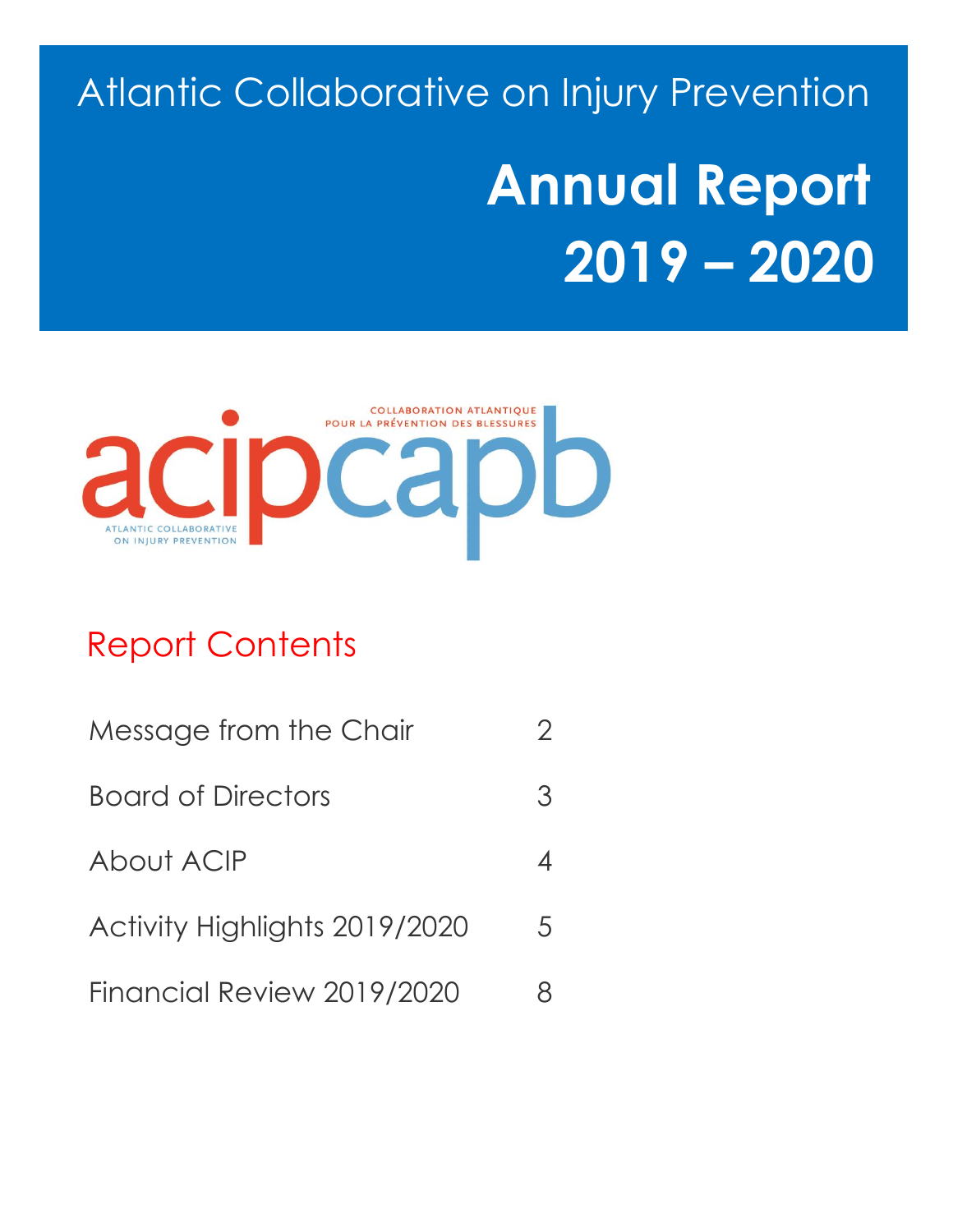## Message from the Chair

**Laura Lee Noonan**

2019 – 2020 has been an exciting year for ACIP. After four years of discussion, planning, and building local partnerships Phase I of the Atlantic *Preventable* Campaign was launched on July 29, 2019. Building on the successful BC initiative, our organization implemented a population-wide, bilingual, social marketing strategy focused on preventable injuries. The campaign encouraged Atlantic Canadians to think before they act - to "have a word with themselves" - to prevent injuries on the road, at work, at home and at play. This successful 8-week campaign and positive response from stakeholders and the public is due, in large part, to the support and participation of our campaign partners. Thank you! Without you, this campaign would not have happened. As an organization and board our effort remains focused on expanding partnerships to build on campaign strengths in anticipation of Phase II.

Over the last few years we've intentionally strengthened and expanded our work by looking at the social determinants of health (SDH)/injury – the socioeconomic factors that shape the conditions in which people live, learn, work and play, while applying a social policy lens at the population level. By focusing on current and evidence-based topics like (senior's) fall prevention we've been able to collaborate with partners and advocate for social policy change.

I am extremely proud to welcome new board members to the organization and receive veteran board members back. I see this as a turning point in the organization but one that is met with great optimism. The board spent a considerable amount of time over the last year reviewing its mandate and identifying expertise and skills where we could strengthen representation and our areas of focus. Growing and sustaining the organization through networking, partnerships and knowledge exchange is critical to the vision of lessening the burden and impact of injuries on individuals, communities, and workplaces. To do this, we must act together. My deepest appreciation is extended to board members and partners for their time and stewardship of the organization. I particularly want to thank the Executive and our Executive Director, Jennifer Russell, for their leadership and commitment over the last year.

We have just begun to experience the seriousness of a worldwide pandemic known as the coronavirus (COVID-19). In the months ahead, we will see the impact of this virus on the health of Atlantic Canadians and it is possible that alarming trends in intentional and unintentional injuries within the population will result. More than ever, ACIPs leadership and commitment to solving the public health problem of injury will be required.

As we look ahead, it is also a time of renewal for ACIP. Over the next year, the board intends to review its strategic plan and identify goals and priorities that aim to benefit the injury prevention community and all citizens in Atlantic Canada. I am excited about engaging with you in this important work.

Sincerely,

Laus Selvanar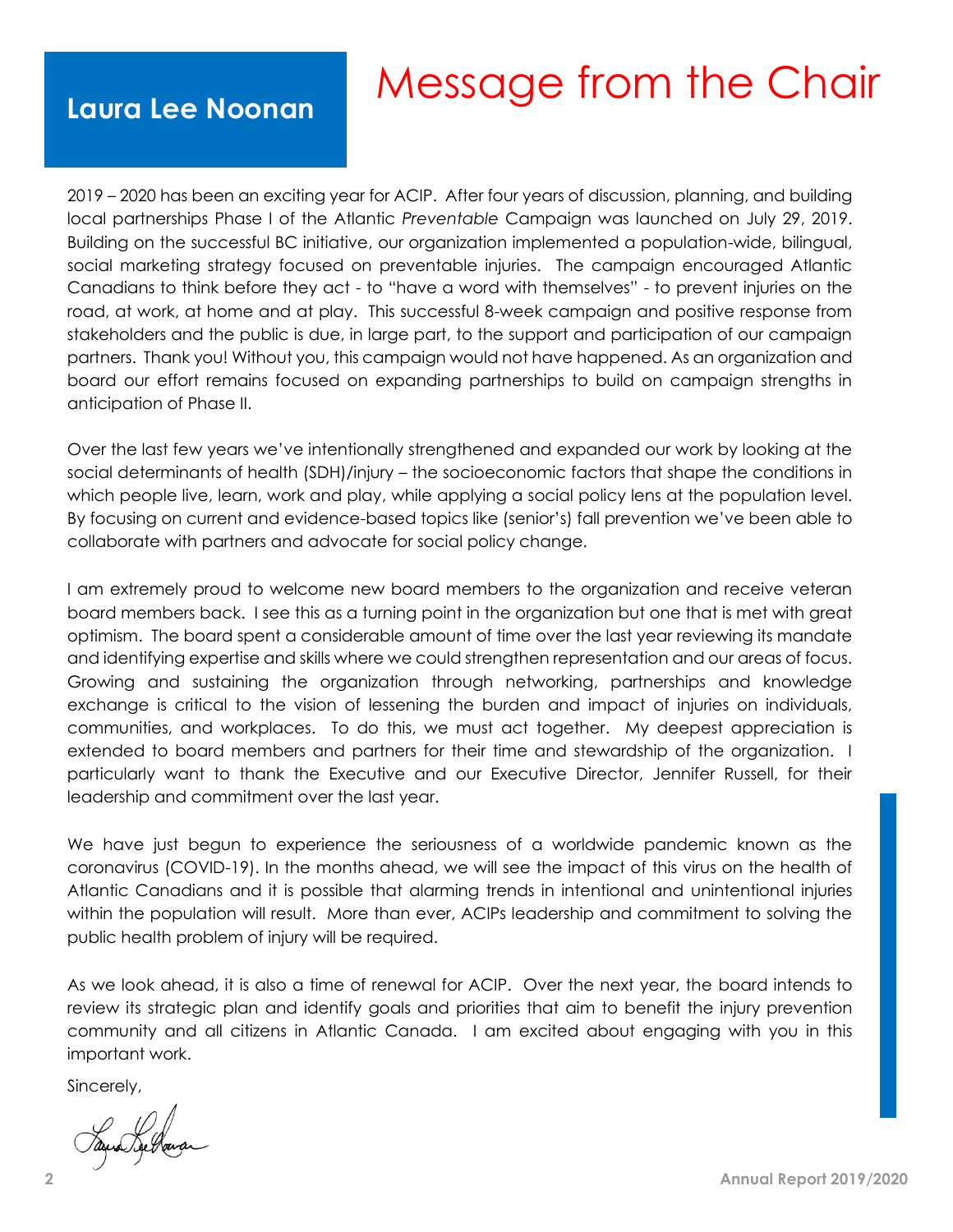## ACIP Board of Directors 2019/2020

**Laura Lee Noonan (Chair)** – Prince Edward Island Department of Health and Wellness

**Bill Walker (Treasurer)** – Safety Services New Brunswick

**Ian Watson (Past Chair)** – New Brunswick Trauma Program

**Jeannette Byrne** – Memorial University, School of Human Kinetics and Recreation

**Linda Carter** – Newfoundland & Labrador Injury Prevention Coalition

**Suzanne Clair** – New Brunswick Department of Health

**Len LeRiche** – Safety NL

**Richard Louis** – New Brunswick Trauma Program

**Steve MacDonald** – Atlantic Workers' Compensation Organizations

**Michelle Murray** – Newfoundland & Labrador Department of Children, Seniors, and Social Development

**Sandra Newton** – Child Safety Link, IWK Health Centre

**Jackie Norman** – Safety Services Nova Scotia

**Dan Steeves** – Injury Free Nova Scotia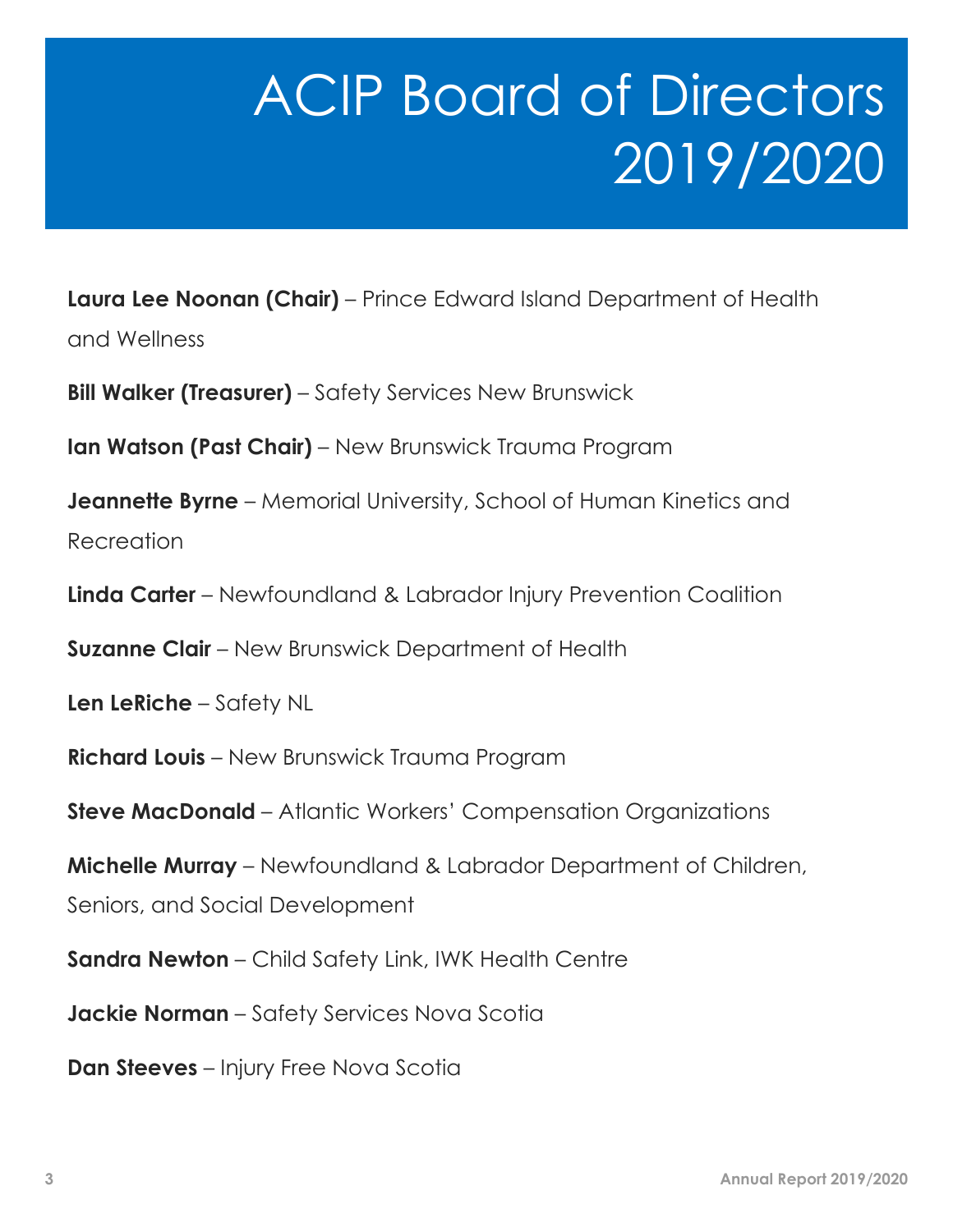## ABOUT ACIP

## **About ACIP**

The Atlantic Collaborative on Injury Prevention (ACIP) is a non-government organization that works to prevent intentional and unintentional injuries in Atlantic Canada. ACIP is a collaboration of government and nongovernment partners.

## **Vision**

An injury-free Atlantic Canada.

## **Mission**

ACIP is the Atlantic voice on injury prevention. ACIP is a positive change agent that provides leadership to prevent injuries and their impact on individuals and communities.

## **Foundation**

ACIP is:

- Solely dedicated to injury prevention
- A conduit of information
- Action oriented
- Evidence based
- Committed to addressing the social determinants of injury

## **Areas of Focus**

- 1. Advocacy & Public Policy
- 2. Surveillance & Research
- 3. Sustainability & Growth
- 4. Networking, Partnerships, & Knowledge Exchange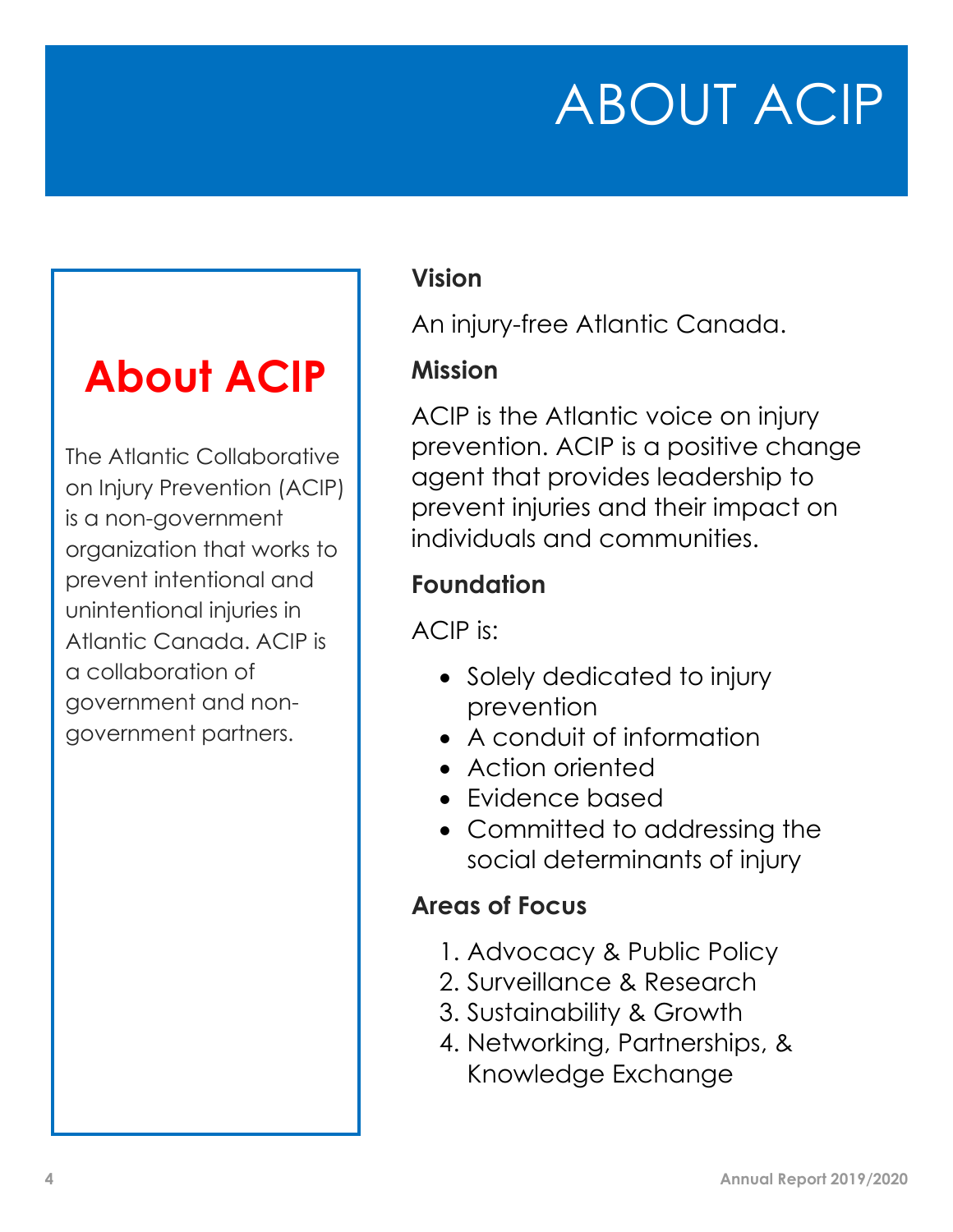# Activity Highlights 2019/2020

## Advocacy & Public Policy

ACIP participated on the Nova Scotia Sport Safety Review Panel which was tasked to provide guidance to the NS Department of Education and Early Childhood Development. The review panel was asked to focus on reviewing the highest possible safety standards in inter-school sport, while also maximizing the conditions that would allow students to participate in and access these opportunities.

## Surveillance & Research

## **Canadian Agricultural Injury Reporting (CAIR)**

ACIP continues to be the Atlantic collaborator for the Canadian Agricultural Injury Reporting (CAIR) program of the Canadian Agricultural Safety Association (CASA). Through this initiative, ACIP collects annual data on agricultural fatalities in the Atlantic region. ACIP also partners with other collaborators and the Alberta Injury Prevention Centre to produce surveillance reports.

## Sustainability and Growth

The ACIP Board of Directors continues to have participation from government and nongovernment representatives from the four Atlantic Provinces.

ACIP welcomed seven new board members this year, filling the NB government position, the NL government position, the NS nongovernment position, two NL non-government positions, a member at large position, and an Atlantic member at large position.

ACIP is pleased to have continued support and engagement from partners and funders.

## Networking, Partnerships & Knowledge **Exchange**

## **Risk and Resiliency**

ACIP was a partner to Dalhousie University's Physical Literacy in the Early Years (PLEY) project and research team.

Our role in this partnership involved participating on an IWK Health Centre panel, titled "*Building Resilient Children: Injury Prevention in the World of Risky Play,*" which was held in August 2019.

Other members featured on the IWK panel discussion were Dr. Michelle Stone and Jane Cawley (members of the PLEY team), Dr. Brussoni (BC Research and Prevention Unit), Sandra Newton (IWK Child Safety Link), and Dr. Robert Strang (Chief Medical Officer of Health for NS).



*Dr. Mariana Brussoni speaks during the IWK Health Centre Panel "Building Resilient Children: Injury Prevention in the World of Risky Play."*

## **Preventable Campaign**

The biggest activity highlight for ACIP this past year was the launch of Phase I of the Atlantic Preventable campaign on July 29, 2019. The Phase I campaign ran until September 20, 2019.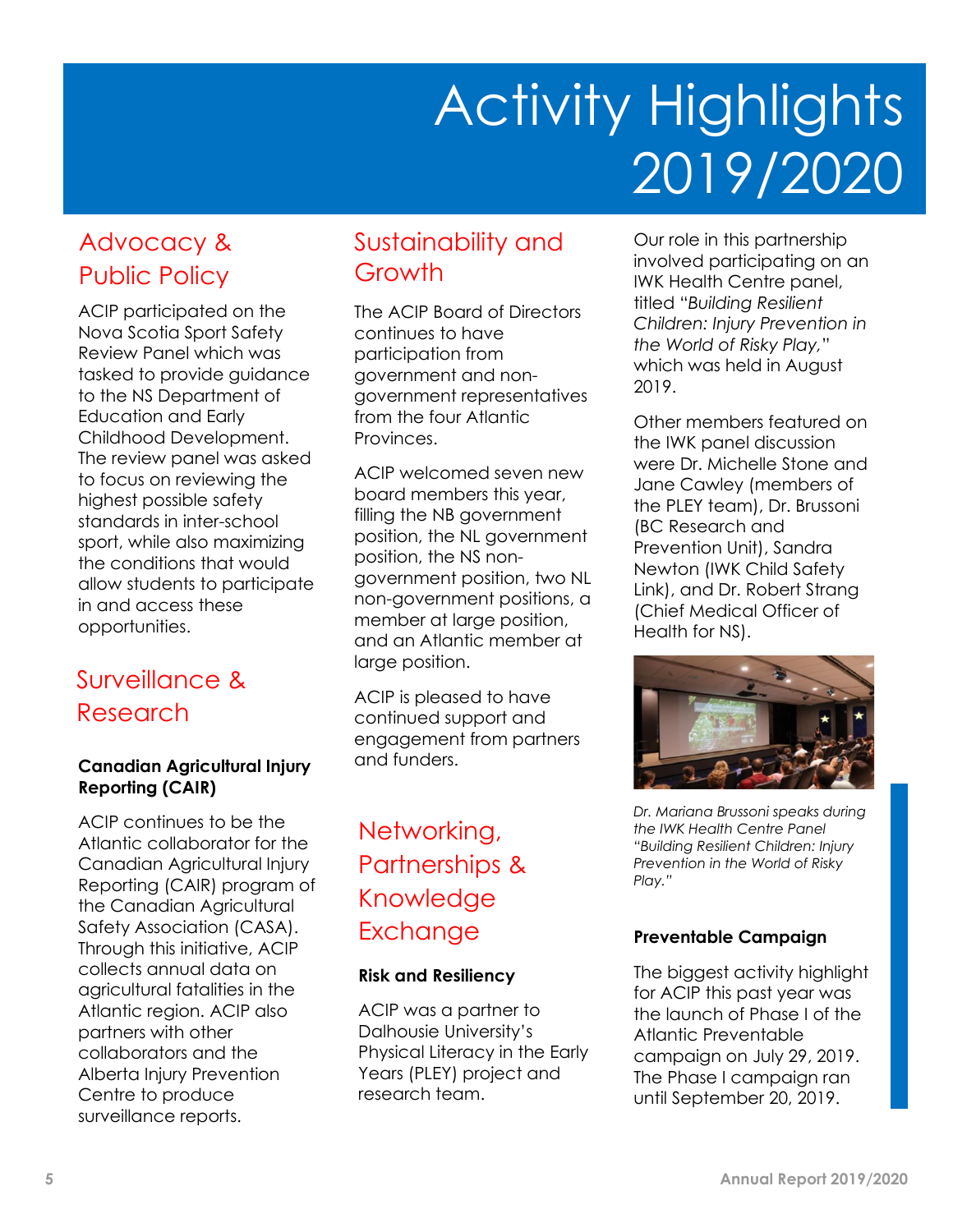Phase I of the campaign consisted of TV ads (English and French), a website page, and social media engagement.



*Campaign messaging focused on the tagline "Have a Word with Yourself."*

A media release was sent on September 16, 2019. Earned media opportunities included 2 radio interviews (1 in NL and 1 in NS) and 1 TV morning show (in NS). An event was held with NS partners at the NS legislature on October 29, 2019. This event aimed to bring recognition to campaign efforts.



*Atlantic Preventable event held at the NS Legislature in October 2019 featuring Atlantic Preventable partner representatives, ACIP Executive Director, and members of the NS Legislature.*

We thank all of the Atlantic partners for their support and participation in Phase I of the campaign. We are looking forward to future Preventable efforts in Atlantic Canada.

- Atlantic Workers' Compensation **Organizations**
- Chalmers Hospital Foundation
- New Brunswick Medical **Society**
- New Brunswick Trauma Program
- Newfoundland and Labrador Injury Prevention Coalition
- Government of Newfoundland and Labrador
- Government of Nova Scotia
- Government of Prince Edward Island
- Insurance Bureau of Canada
- Saint John Regional Hospital Foundation

## **Fall Prevention**

Seniors' Fall Prevention and the Social Determinants of Health: A Social Policy Lens

ACIP produced a report titled *"Seniors' Fall Prevention and the Social Determinants of Health: A Social Policy Lens"* in May 2019. The report builds an introductory information base of prominent social policy links between the social determinants of health and fall prevention so that current and future interventions can take these links into consideration.

## Fall Prevention across the Life Span

ACIP and Child Safety Link partnered to work on fall prevention and the social determinants of health across the life span. ACIP and Child Safety Link hosted a webinar on Loop (Fall Prevention Community of Practice) titled *"Fall Prevention and the Social Determinants of Health Across the Life Span."*

The webinar built on the ACIP report "Seniors Fall Prevention and the Social Determinants of Health: A Social Policy Lens." The webinar identified common and significant links between the social determinants of health and fall prevention across the lifespan, and specific social policy examples that can leverage fall prevention work. The webinar encouraged the continued collaboration of stakeholders across a variety of sectors and settings to develop and advocate for social policies that are responsive to fall prevention.

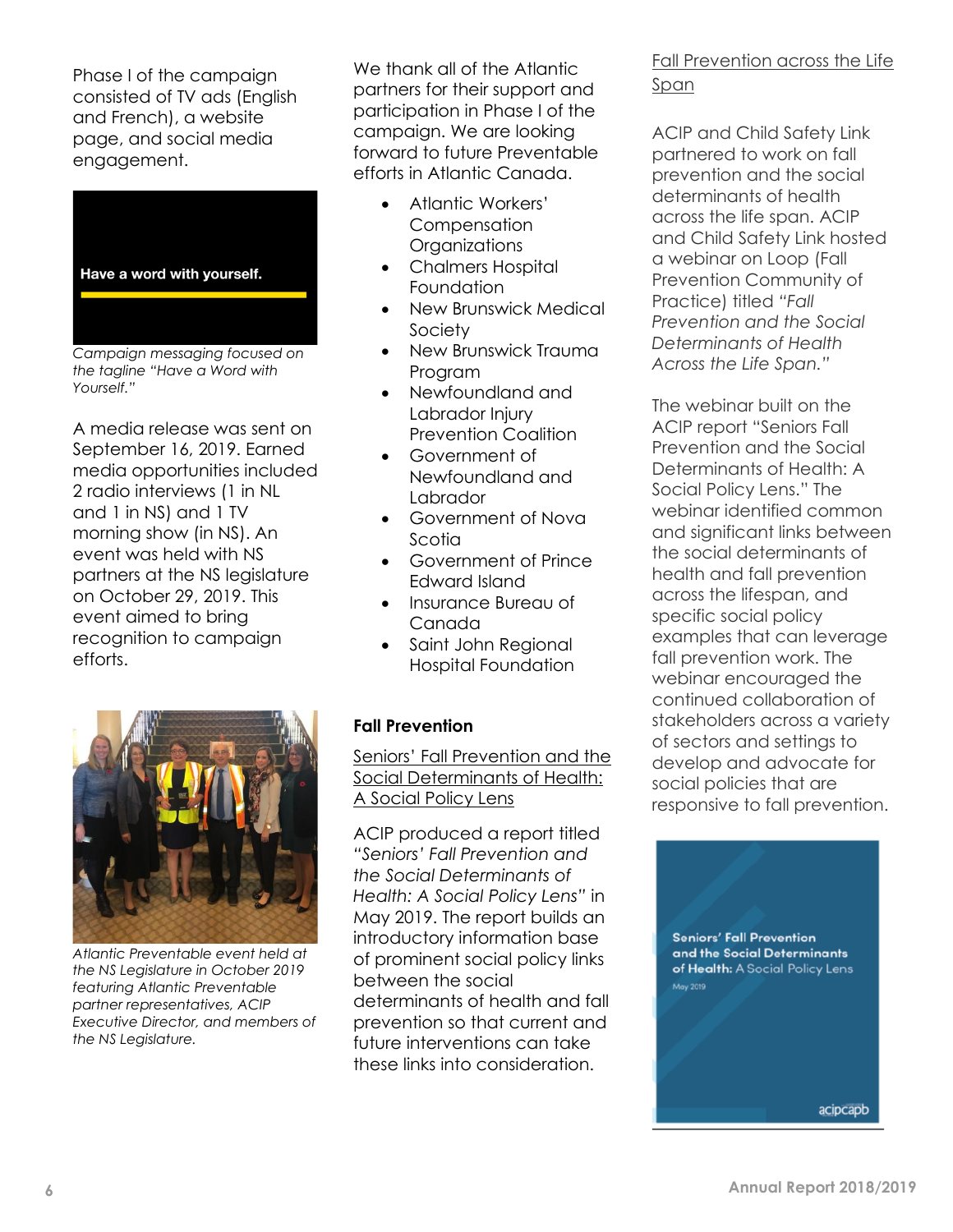### Pan-Canadian Seniors' Fall Prevention Network

ACIP joined the Steering Committee for the Pan-Canadian Seniors' Fall Prevention Network project led by Parachute Canada. Other partners on the Steering Committee of this project include the Canadian Association of Occupational Therapists, Alberta Injury Prevention Centre, Ontario Neurotrauma Foundation, and the Public Health Agency of Canada.

A needs assessment and environmental scan of fall prevention work were conducted. The results of these initiatives are being used to inform the development of the network. Initial development of the online component has been completed by Parachute. There is an online resource collection for the public:

[https://parachute.ca/en/inju](https://parachute.ca/en/injury-topic/fall-prevention-for-seniors/) [ry-topic/fall-prevention-for](https://parachute.ca/en/injury-topic/fall-prevention-for-seniors/)[seniors/,](https://parachute.ca/en/injury-topic/fall-prevention-for-seniors/) and an online resource collection for professionals: [https://parachute.ca/en/pro](https://parachute.ca/en/professional-resource/seniors-falls-collection/) [fessional-resource/seniors](https://parachute.ca/en/professional-resource/seniors-falls-collection/)[falls-collection/.](https://parachute.ca/en/professional-resource/seniors-falls-collection/)

## **National and Regional Participation**

ACIP continued to be an active member and co-chair to the Canadian Collaborating Centres for Injury Prevention, a community of practice.



ACIP continued to represent Atlantic Canada as a Board Member to the Canadian Association of Road Safety Professionals (CARSP).



ACIP continued to be a member of the Trauma Association of Canada's Injury Prevention Subcommittee.

ACIP continued to be a member of the Child Safety Link Advisory Council.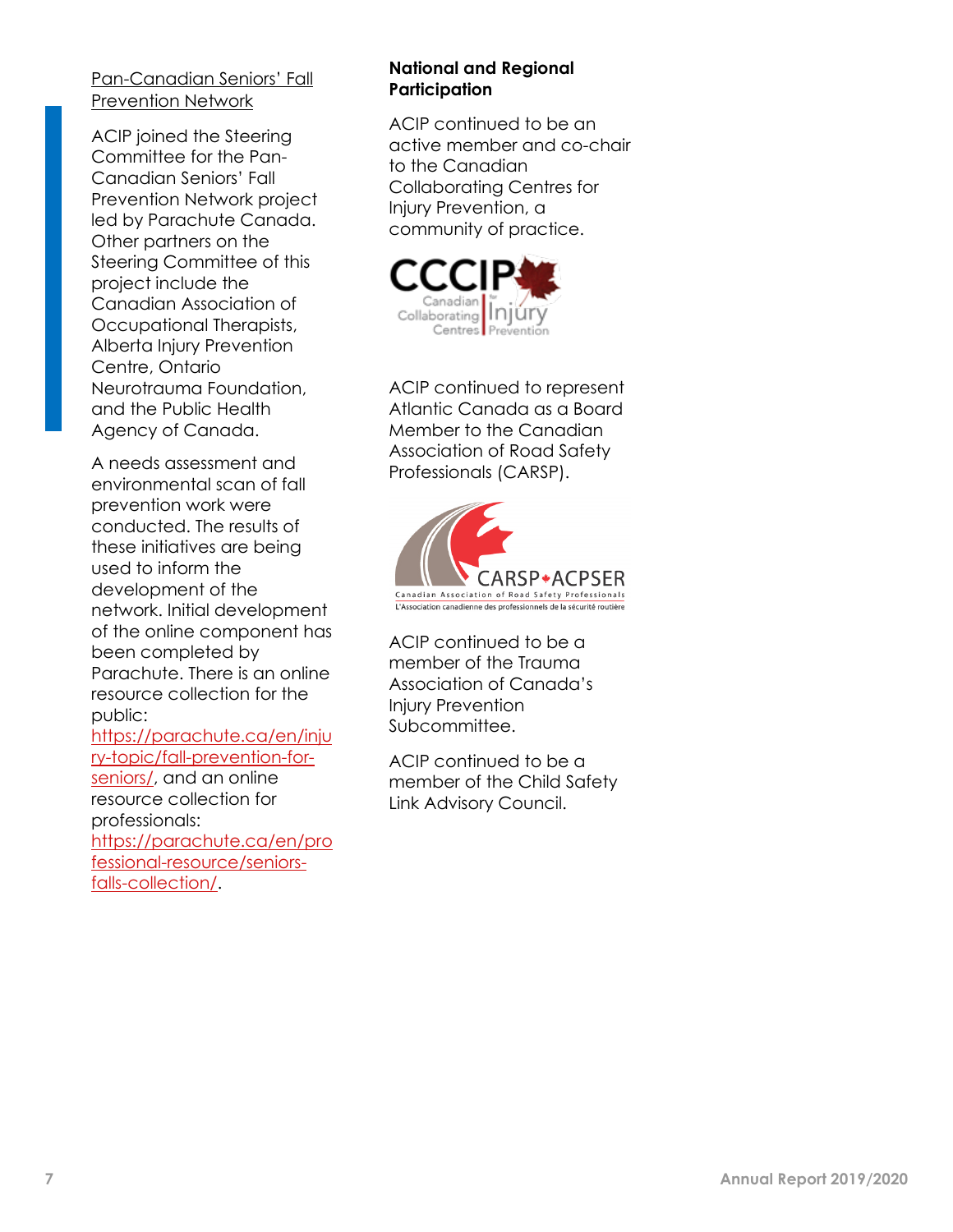## Financial Review 2019/2020

The results of the Financial Review are presented in the following pages.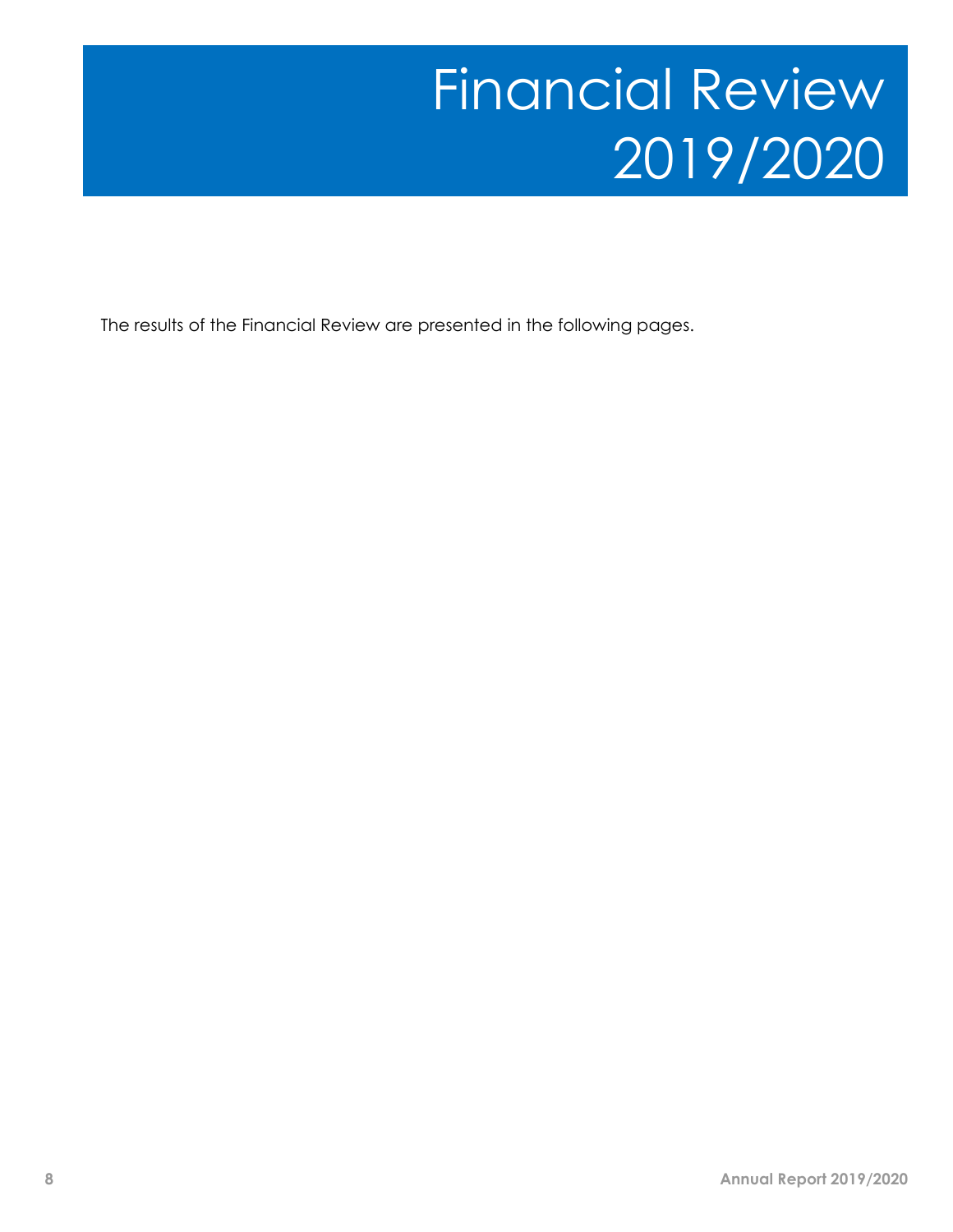# **Atlantic Collaborative on Injury Prevention**<br>Financial Statements<br>March 31, 2020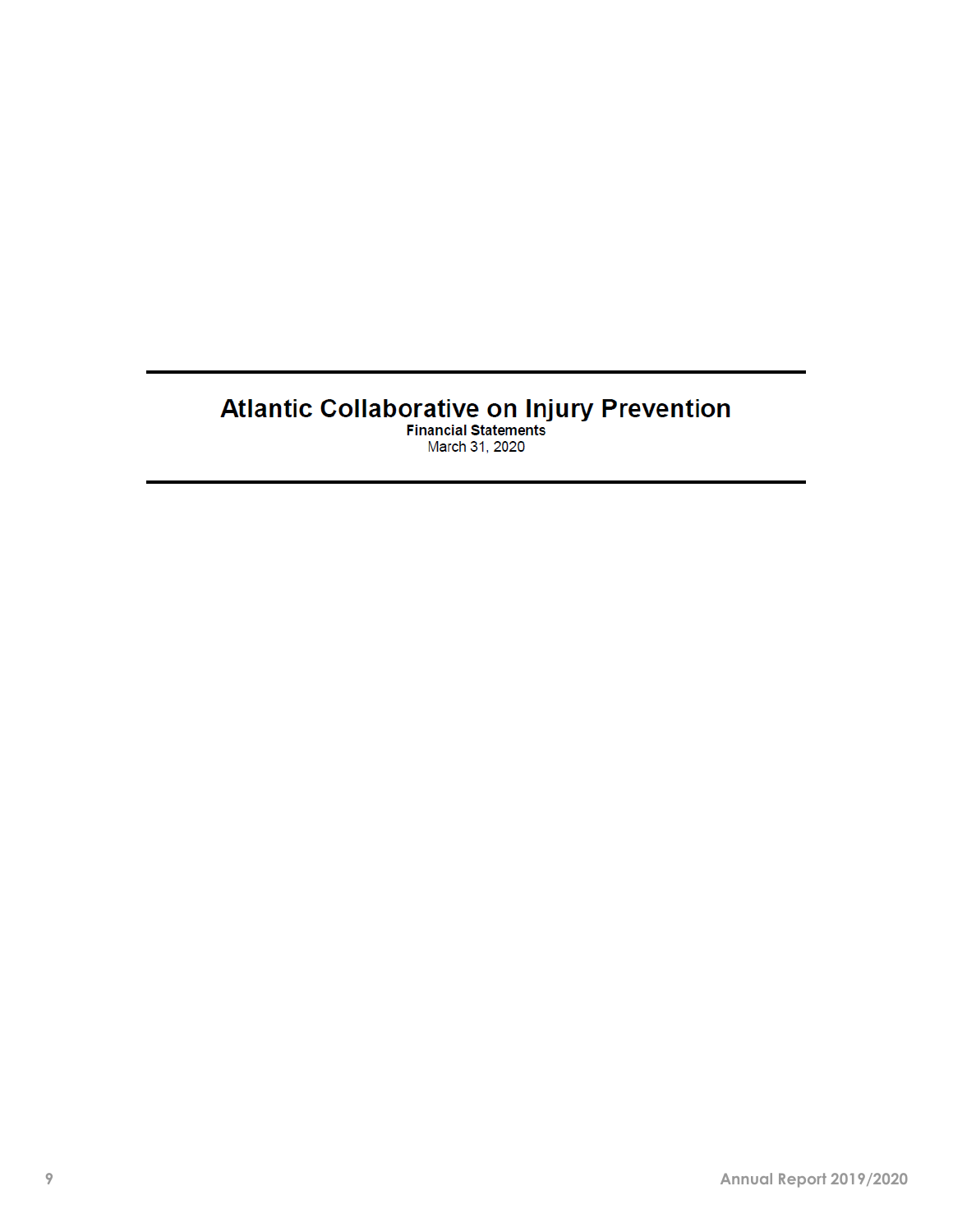## Atlantic Collaborative on Injury Prevention<br>Financial Statements

## As at March 31, 2020

| <b>REVIEW ENGAGEMENT REPORT</b> |                                                   |   |
|---------------------------------|---------------------------------------------------|---|
|                                 | <b>FINANCIAL STATEMENTS</b>                       |   |
|                                 | <b>Statement of Financial Position</b>            |   |
|                                 | Statement of Operations and Changes in Net Assets | 3 |
|                                 | <b>Statement of Cash Flows</b>                    |   |
|                                 | Notes to Financial Statements                     | 5 |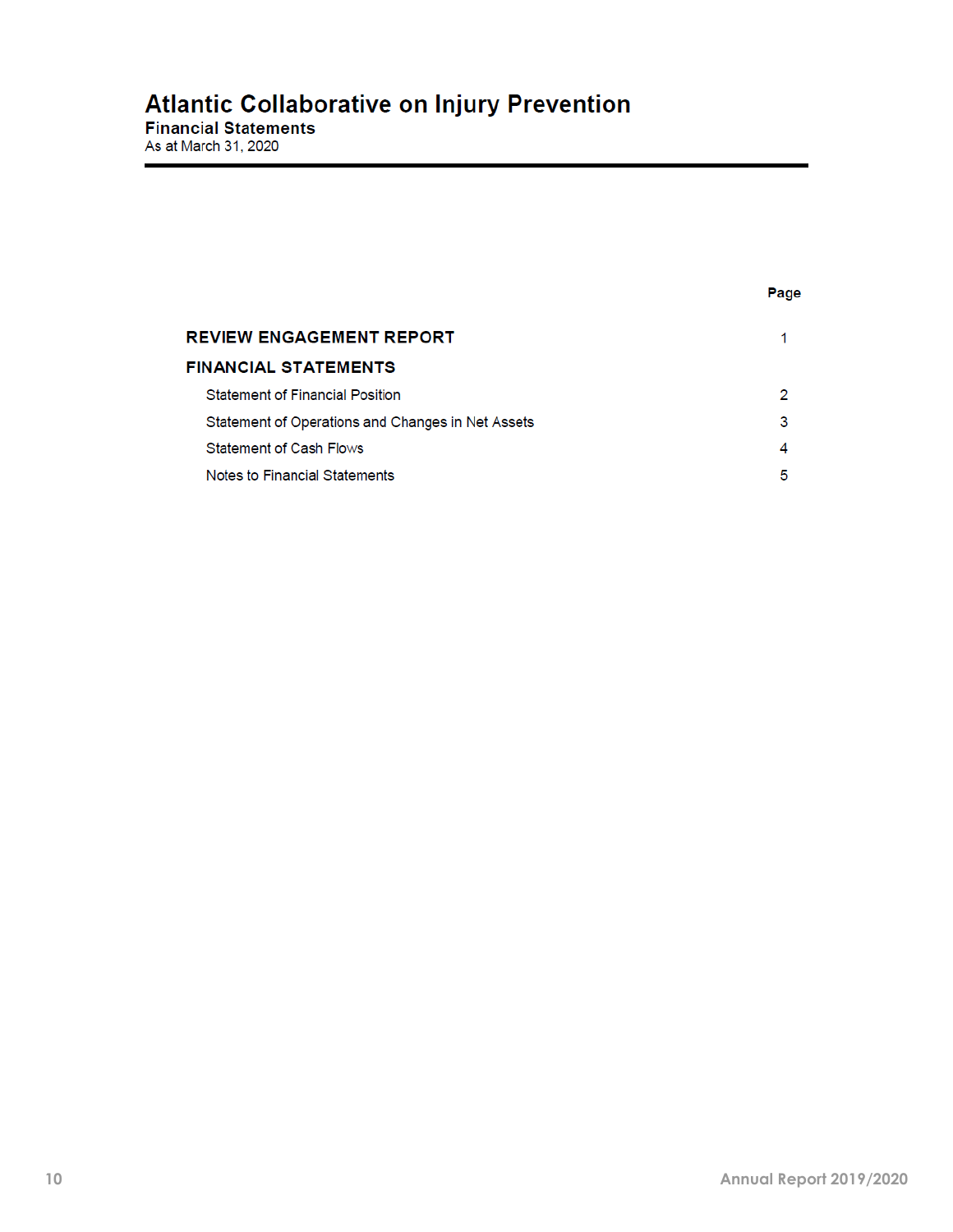

#### **Independent Practitioner's Review Engagement Report**

To the Members, Atlantic Collaborative on Injury Prevention

#### **Report on Financial Statements**

We have reviewed the accompanying financial statements for Atlantic Collaborative on Injury Prevention that comprise the statement of financial position as at March 31, 2020 and the statements of changes in net assets, operations, and cash flows for the year then ended, and a summary of significant accounting policies and other explanatory information.

#### Management's Responsibility for the Financial Statements

Management is responsible for the preparation of these financial statements in accordance with Canadian accounting standards for not-for-profit organizations, and for such internal control as management determines is necessary to enable the preparation of financial statements that are free from material misstatement, whether due to fraud or error.

#### **Practitioner's Responsibility**

Our responsibility is to express a conclusion on the accompanying financial statements based on our review. We conducted our review in accordance with Canadian generally accepted standards for review engagements, which require us to comply with relevant ethical requirements.

A review of financial statements in accordance with Canadian generally accepted standards for review engagements is a limited assurance engagement. The practitioner performs procedures, primarily consisting of making inquiries of management and others within the entity, as appropriate, and applying analytical procedures, and evaluates the evidence obtained.

The procedures performed in a review are substantially less in extent than, and vary in nature from, those performed in an audit conducted in accordance with Canadian generally accepted auditing standards. Accordingly, we do not express an audit opinion on these financial statements.

#### **Conclusion**

Based on our review, nothing has come to our attention that causes us to believe that the financial statements do not present fairly, in all material respects, the financial position of Atlantic Collaborative on Injury Prevention as at March 31, 2020, and the results of its operations and cash flows for the year then ended in accordance with Canadian accounting standards for not-for-profit organizations.

Nicholson & Beaumon A

Chartered Professional Accountants

Fredericton, NB June 12, 2020

Independent member of Porter Hétu International, professional services group. • 328 King St, Fredericton, NB, E3B-5C2 • Office - (506) 458-9815 Fax - (506) 459-7575 • www.nicholsonbeaumont.com •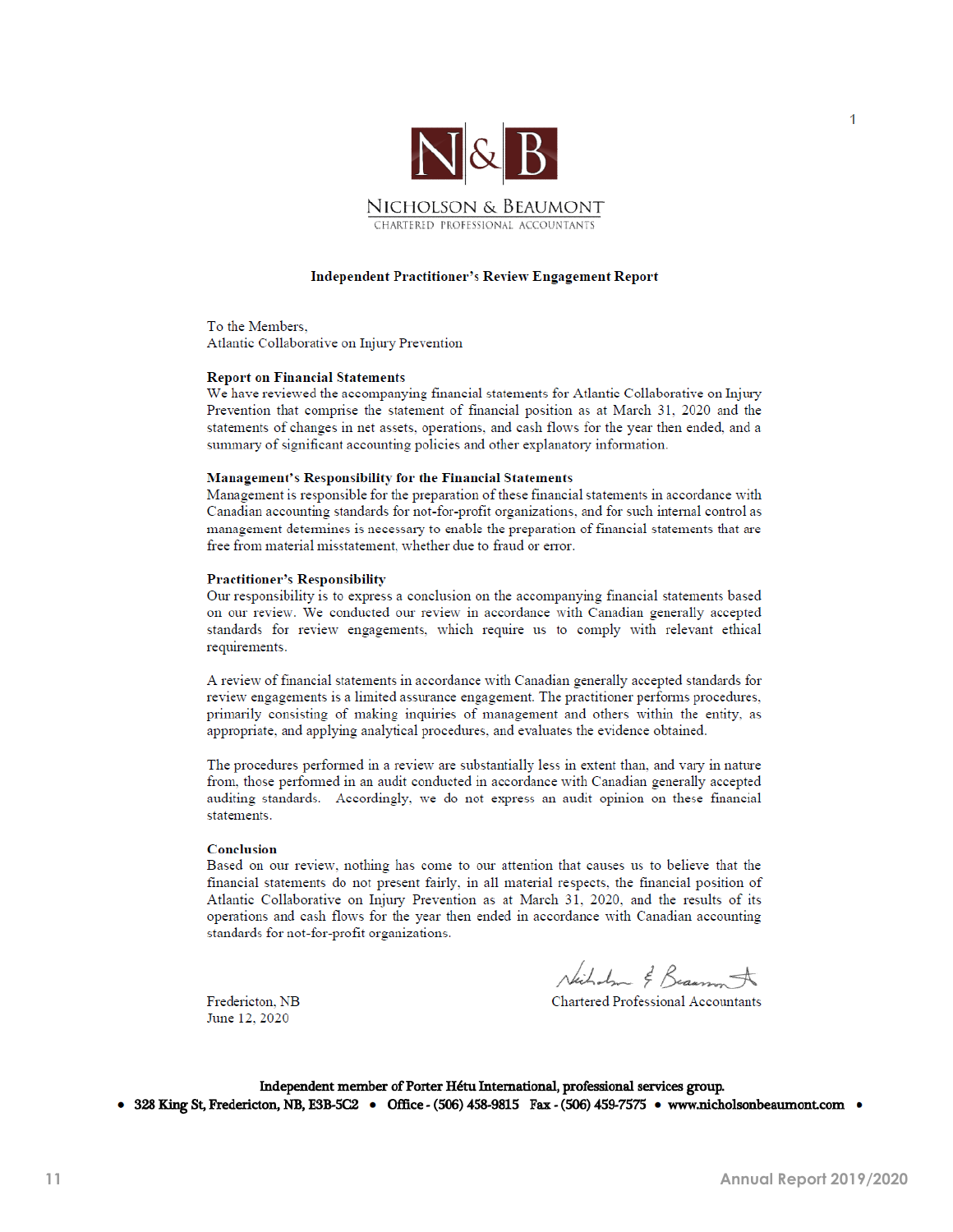## **Atlantic Collaborative on Injury Prevention**

**Statement of Financial Position** 

As at March 31, 2020

|                                                                                                                                              | 2020                                     | 2019                                       |
|----------------------------------------------------------------------------------------------------------------------------------------------|------------------------------------------|--------------------------------------------|
| <b>Assets</b><br><b>Current</b><br>Cash<br>Prepaid expenses<br><b>HST</b> receivable                                                         | \$154,239<br>1.725<br>8,417              | \$ 396,266<br>1,844<br>732                 |
| <b>Total assets</b>                                                                                                                          | \$164,381                                | \$ 398,842                                 |
| Liabilities<br><b>Current</b><br>Accounts payable and accrued liabilities<br>Deferred revenue - Note 2<br><b>Employee deductions payable</b> | \$<br>2,650<br>34,509<br>2,004<br>39,163 | \$<br>2,650<br>273,355<br>2,004<br>278,009 |
| <b>Net assets</b><br>Unrestricted - Page 3                                                                                                   | 125.218                                  | 120,833                                    |
| <b>Total liabilities and net assets</b>                                                                                                      | \$164,381                                | \$398,842                                  |

Approved by <u>Penife</u> Rissell

The notes to financial statements are an integral part of this statement.

 $\overline{2}$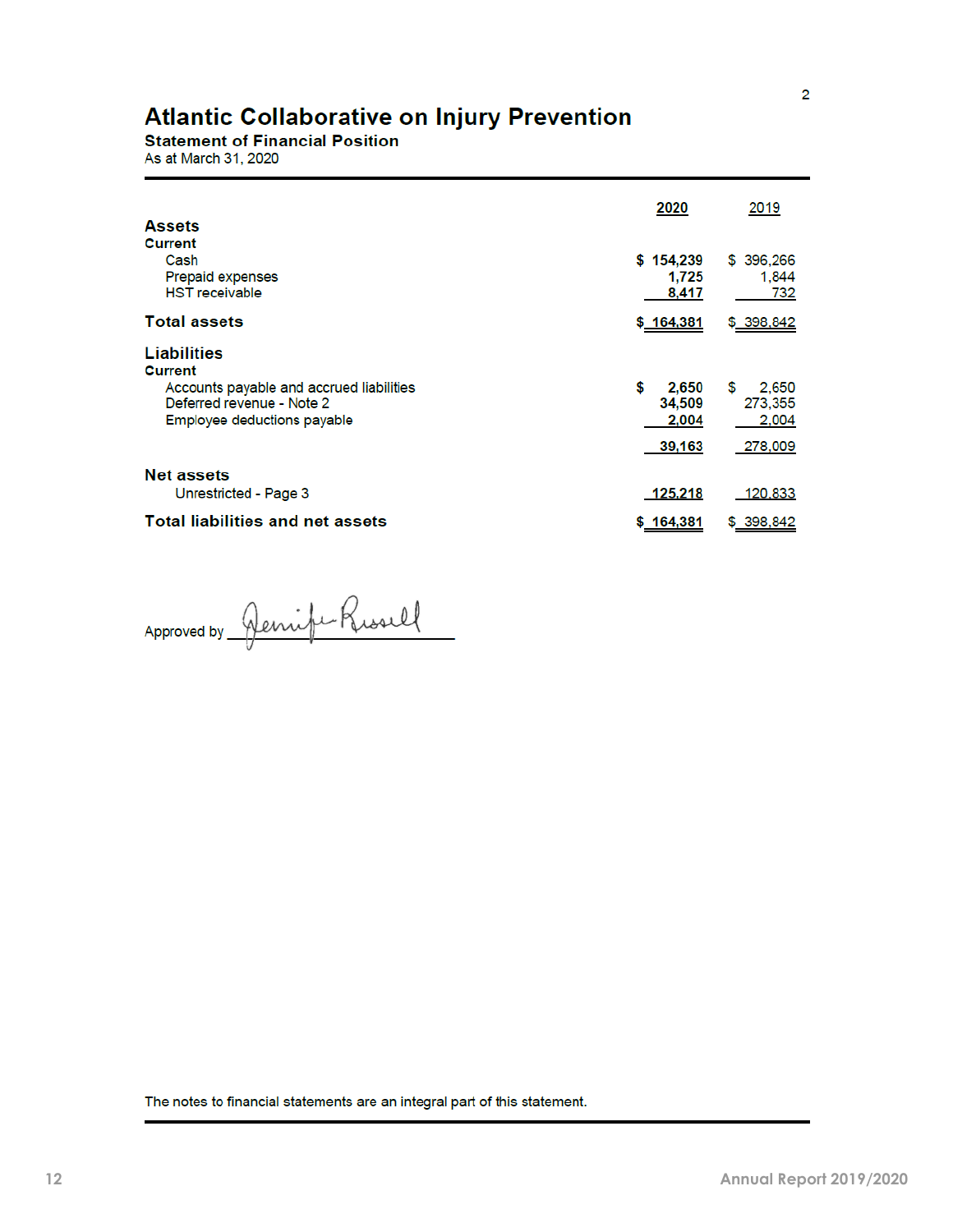# Atlantic Collaborative on Injury Prevention<br>Statement of Operations and Changes in Net Assets<br>For the Year Ended March 31, 2020

|                                                                                                                                                                                                                                                                                                                                                                                                   | <b>Budget</b>                                                                                                                                                     | 2020                                                                                                                                              | 2019                                                                                                                                           |
|---------------------------------------------------------------------------------------------------------------------------------------------------------------------------------------------------------------------------------------------------------------------------------------------------------------------------------------------------------------------------------------------------|-------------------------------------------------------------------------------------------------------------------------------------------------------------------|---------------------------------------------------------------------------------------------------------------------------------------------------|------------------------------------------------------------------------------------------------------------------------------------------------|
| <b>Revenues</b><br>Funding - Province of Nova Scotia<br>Funding - Province of New Brunswick<br>Funding - Province of Newfoundland and Labrador<br>Funding - Province of Prince Edward Island<br>Conference registrations<br>Conference sponsorships<br>Other revenue                                                                                                                              | \$<br>40,000<br>30,000<br>20,000<br>10,000                                                                                                                        | \$<br>40,000<br>30,000<br>20,000<br>10,000<br>1,500                                                                                               | 40,000<br>S<br>30,000<br>20,000<br>10,000<br>3,500<br>5,600<br>۰                                                                               |
| <b>Expenditures</b><br>Accommodations<br>Accounting and legal<br><b>Bank charges</b><br>Conference expenses<br>Courier and postage<br>Dues and fees<br><b>HST</b> expense<br>Insurance<br>Meeting expenses<br><b>Miscellaneous</b><br>Office expenses<br>Professional development<br>Projects<br>Salaries and benefits<br>Telephone<br>Translation<br><b>Travel and meals</b><br>Website expenses | 100,000<br>3,000<br>2,650<br>500<br>600<br>31<br>1,000<br>2,203<br>2,000<br>1,000<br>650<br>2,000<br>5,000<br>74,988<br>3,000<br>1,000<br>5,000<br>300<br>104,922 | 101,500<br>3,303<br>2,650<br>480<br>493<br>62<br>902<br>2,418<br>1,307<br>123<br>507<br>325<br>3,038<br>75,576<br>1,656<br>4,007<br>268<br>97,115 | 109,100<br>3,041<br>2,800<br>551<br>2.359<br>569<br>732<br>1,945<br>٠<br>425<br>776<br>800<br>76,177<br>2,774<br>718<br>4,193<br>251<br>98,111 |
| Excess of revenues over expenditures before special project                                                                                                                                                                                                                                                                                                                                       | (4,922)                                                                                                                                                           | 4,385                                                                                                                                             | 10,989                                                                                                                                         |
| Other revenues - Note 2                                                                                                                                                                                                                                                                                                                                                                           |                                                                                                                                                                   | 333,846                                                                                                                                           | 1,050                                                                                                                                          |
| Other expenditures - Note 2                                                                                                                                                                                                                                                                                                                                                                       |                                                                                                                                                                   | (333, 846)                                                                                                                                        | (1,050)                                                                                                                                        |
| Excess of revenues over expenditures                                                                                                                                                                                                                                                                                                                                                              | (4,922)                                                                                                                                                           | 4,385                                                                                                                                             | 10,989                                                                                                                                         |
| Net assets - Beginning of year                                                                                                                                                                                                                                                                                                                                                                    |                                                                                                                                                                   | 120,833                                                                                                                                           | 109,844                                                                                                                                        |
| Net assets - End of year                                                                                                                                                                                                                                                                                                                                                                          | \$                                                                                                                                                                | \$125,218                                                                                                                                         | \$120,833                                                                                                                                      |

The notes to financial statements are an integral part of this statement.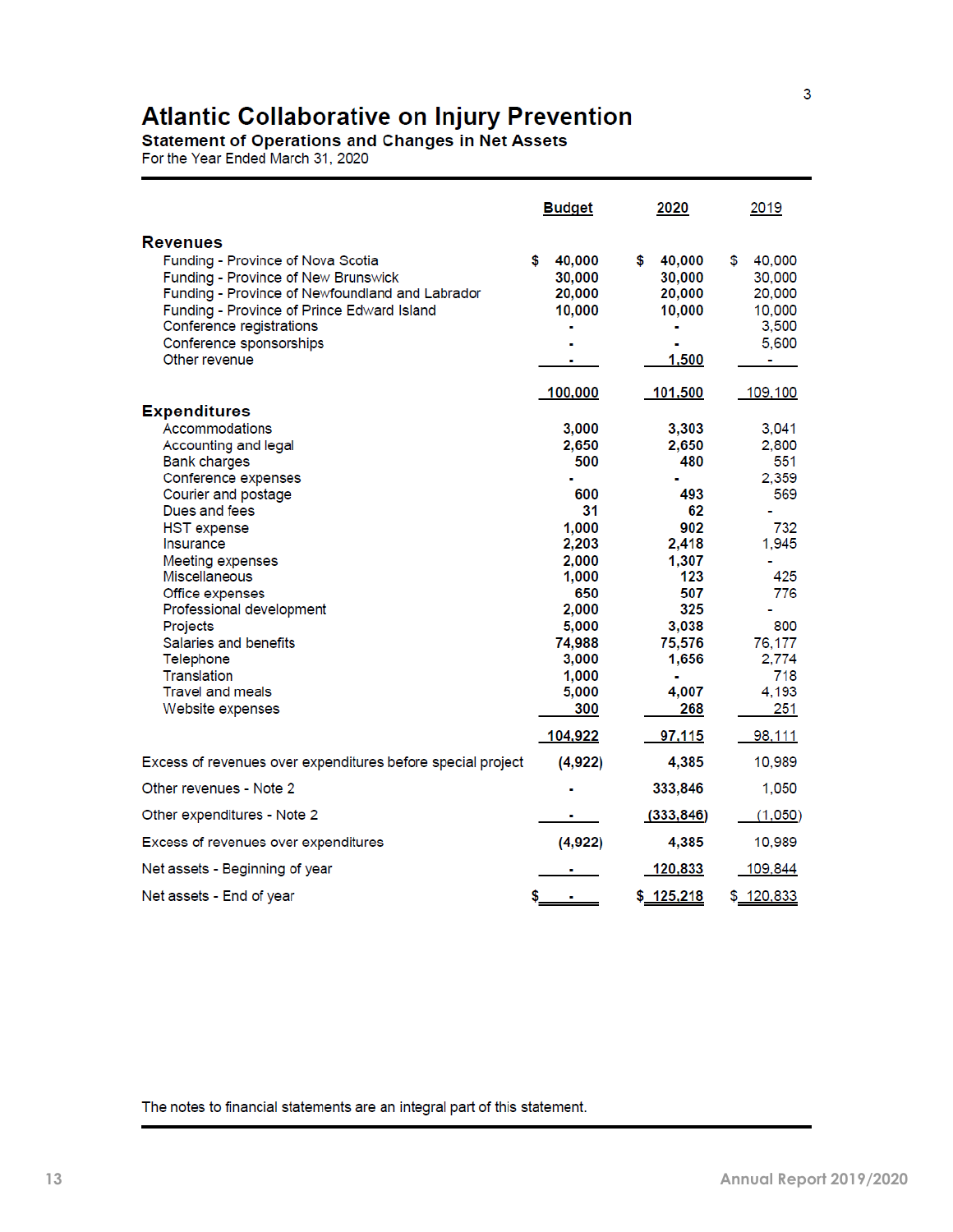## **Atlantic Collaborative on Injury Prevention**

**Statement of Cash Flows** 

For the Year Ended March 31, 2020

| Cash derived from (applied to)                                                       | 2020            | 2019           |
|--------------------------------------------------------------------------------------|-----------------|----------------|
| <b>Operating Activities</b><br>Excess of revenues over expenditures                  | \$<br>4.385     | 10.989<br>S    |
| Net changes in cash relating to operations<br>Accounts receivable<br>Prepaid expense | (7,685)<br>119  | 2.774<br>(258) |
| Accounts payable and accrued liabilities<br>Deferred revenue                         | ٠<br>(238, 846) | 150<br>52,040  |
| Net cash provided through operating activities                                       | (242, 027)      | 65,695         |
| Cash - Beginning of year                                                             | 396.266         | 330,571        |
| Cash - End of year                                                                   | \$154,239       | \$396,266      |

The notes to financial statements are an integral part of this statement.